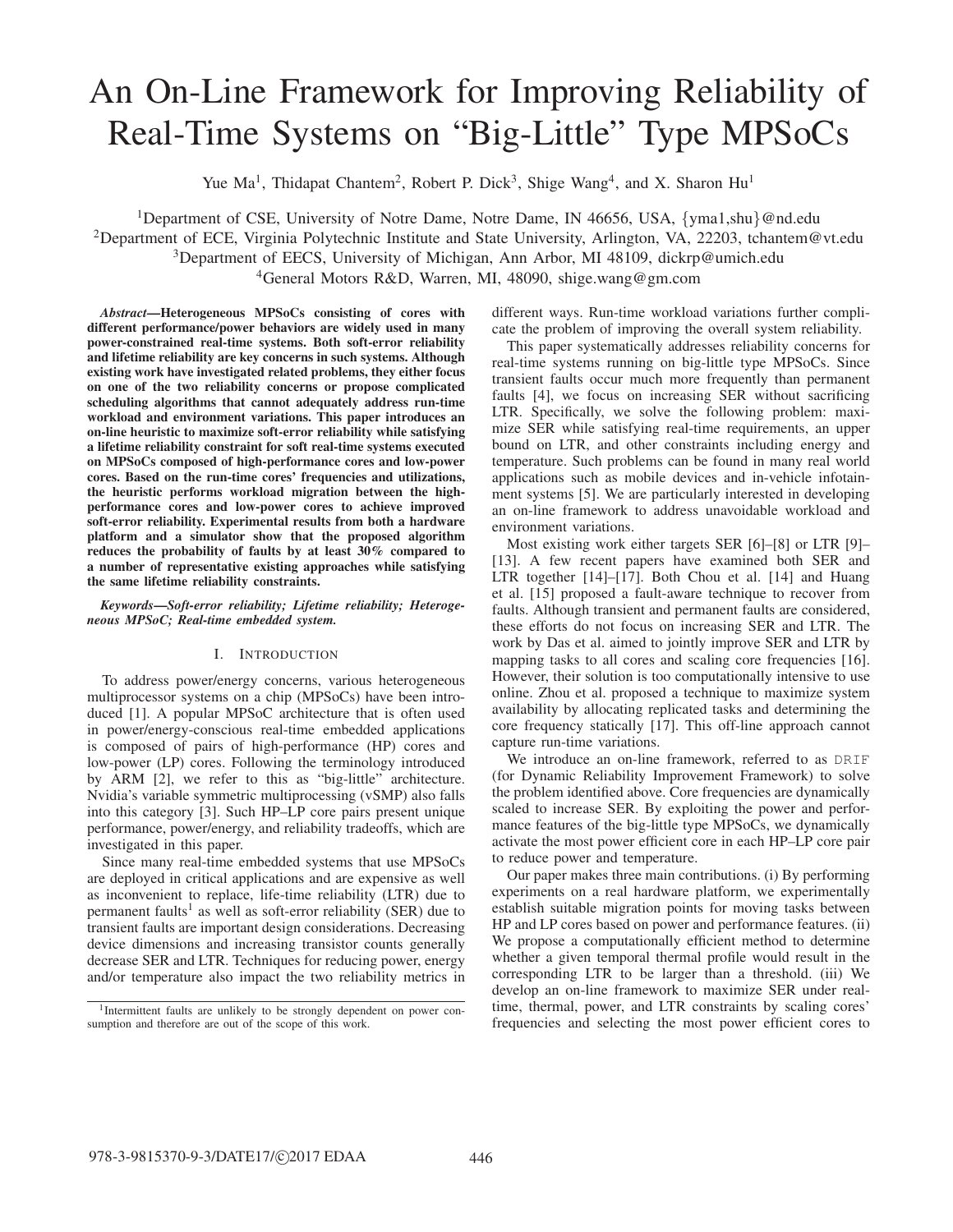execute tasks.

We have implemented and validated our algorithm both on a simulator and on a hardware board (Nvidia's Jetson TK1 [18]). Based on the results obtained from running the MiBench benchmark suite [19], our algorithm decreases SER as measured by the probability of transient faults by at least 30% when compared with existing work.

# II. BIG-LITTLE MPSOC AND CORE POWER FEATURES

In this section, we describe the big-little type MPSoCs, exploit the power features, and establish a guideline for suitable migration points for migrating tasks to cores.

The big-little type MPSoCs are composed of multiple HP cores and LP cores. In a typical big-little MPSoC, a HP core and LP core are configured in a pair, but are activated exclusively<sup>2</sup>. Given the fact that all pairs are identical and work independently, we assume all pairs have the same power features and analyze the power features of one pair<sup>3</sup>.

Whereas the primary goal of big-little type of MPSoCs is to reduce power consumption by executing a light workload on the LP cores, a LP core may sometimes consume more power than a HP core when the cores are running the same workload at the same high frequency settings [18]. Considering the difficulties in direct measurement of a core's power consumption, one may use the steady-state temperatures without external heatsink as an indirect method to measure power consumption. When using steady-state temperature to measure power consumption, measurements must be performed with the same ambient temperature and heat transfer conditions. A higher steady-state temperature indicates higher power consumption. Although our measurements were taken on the Nvidia TK1 board, the methodology is applicable to HP and LP cores in other MPSoCs as well.

Fig. 1 shows the measured temperatures representing the power of Nvidia's TK1 board [18]. As shown, the LP core reaches a higher steady-state temperature under a heavy workload and a high frequency due to the high dynamic power. Due to the small variations in ambient temperature, chip operating voltage and current, the power consumption may vary, leading to the variations in the measured temperature. As such, it is not sufficient to conclude that a HP core consumes less power when its temperature is lower than that of a LP core by a small amount. We treat two temperatures are same if their difference is smaller than  $0.5\,^{\circ}\text{C}$ , which is the resolution of our thermal sensors. We only register power savings when the temperature of the LP core exceeds that of the HP core by this threshold.

Based on our measurements, we can determine a set of workload migration points when the workload should be moved to a core different to balance the power consumption and the performance. As an example, Table I presents the migration points for Nvidia TK1 board derived from our measurements. It shows the cores that the workload should be running on given the core frequency and utilization. In



Fig. 1. The steady-state temperature of a HP core and a LP core under different utilization and frequency levels, while other cores are powered off.

this table, "HP" and "LP" indicate the workload should be migrating to a HP or LP core, and "-" indicates the workload should remain on its current core.

While migrating workload between a HP core and a LP core can reduce MPSoC power consumption, the migration introduces additional cost in time and power. In this paper, the power cost of a migration is negligible compared with the power consumed to execute the workload. The time cost for a migration varies from application to application. Our measurements of running the applications from Mibench [19] on Nvidia TK1 board, as shown in Table II, indicate the time cost can be significant and differ from the 2 ms upper bound for powering on the core and stabilizing the voltage rails [3]. This suggests that a system developer should obtain the migration time cost of a target application during design and allow the migration only when the cost does not lead to violation of the real-time constraints.

#### III. SYSTEM MODEL AND PROBLEM FORMULATION

In this section, we first describe the LTR model and propose a computationally efficient method to check whether adopting a thermal profile may cause the system to violate its LTR constraint. Then, we describe other models and formally describe the problem to be solved in this paper.

#### *A. Lifetime reliability*

Lifetime reliability, which is typically measured by the mean-time-to-failure (MTTF), is dependent on multiple wearout effects [12]. For the sake of simplicity, we consider electromigration (EM) as the primary source of permanent faults in

TABLE I. GUIDELINES FOR ALLOCATING WORKLOADS

| Util.   | 1.092 GHz | 0.960 GHz | 0.828 GHz      | 0.696 GHz | 0.564 GHz |
|---------|-----------|-----------|----------------|-----------|-----------|
| $100\%$ | HP        | HP        | $\blacksquare$ | ۰         | $\sim$    |
| $85\%$  | HP        | ۰         | $\blacksquare$ | ۰         | LP        |
| 70%     | HP        | $\sim$    | ۰              | -         | LP.       |
| 55%     | HP        | ۰         | ٠              | ۰         | LP        |
| 40%     | НP        | $\sim$    | ۰              | -         | LP        |

TABLE II. MEASURED TIMING OVERHEAD OF MIGRATION

| <b>bitcount</b>      | diikstra          | jpeg      | sha                  | stringsearch         |
|----------------------|-------------------|-----------|----------------------|----------------------|
| $8.13 \,\mathrm{ms}$ | $6.24 \text{ ms}$ | $3.40$ ms | $1.13 \,\mathrm{ms}$ | $0.14 \,\mathrm{ms}$ |

<sup>2</sup>HP and LP cores can run simultaneously with the ARM global task scheduling, but this is not widely supported by all MPSoCs.

<sup>3</sup>For the Nvidia vSMP with four HP cores and only one LP core, we consider a light workload that can run on a single core.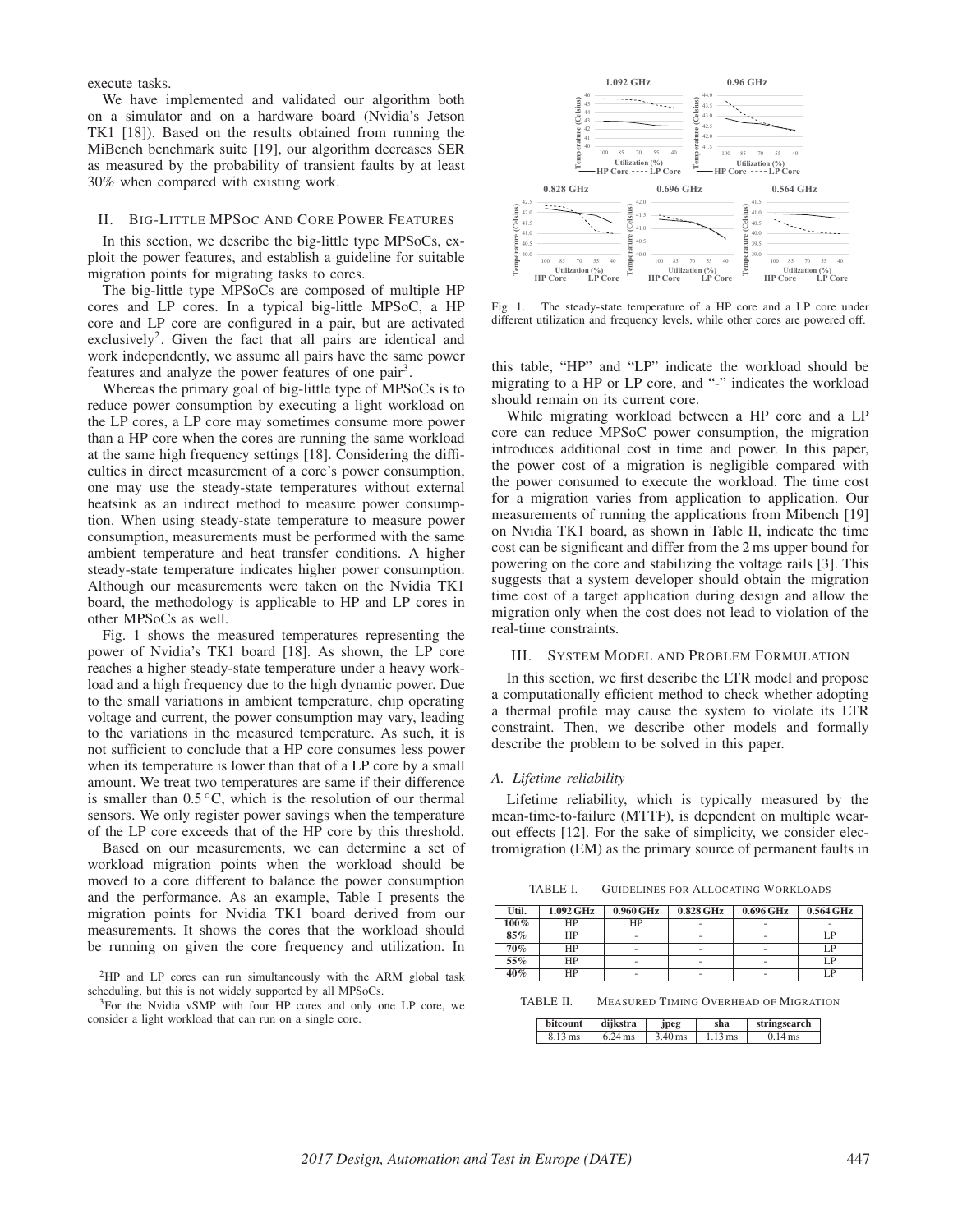this paper. Other device fault mechanisms can be incorporated using the sum-of-fault rate model [11], [16]. Based on the thermal profile of each hyper-period, the established MTTF is

$$
MTTF = \Delta hp \times \sum_{i=0}^{\infty} e^{-(i \times A)^{\beta}}, \tag{1}
$$

where A depends on the hardware and the thermal profile in the hyper-period, and its computation is provided [10].  $\Delta hp$ is the length of the hyper-period.

In order to check whether a given thermal profile can cause a system's LTR constraint,  $MTTF_{th}$ , to be violated, one method is to calculate the MTTF by using Eq. (1) [17]. However, two variables, A and  $\Delta hp$ , depend on the thermal profile, and are the main sources of complex computation. We tackle this challenge by deriving a new formula that is dependent on only one variable.

We introduce a concept called *super hyper-period*, shp, which is a set of multiple adjacent hyper-periods. Since  $MTTF_{th} >> \Delta hp$ , it is safe to assume that  $MTTF_{th}$  is evenly divided by  $\Delta hp$  [10]. Also, we can find a super hyperperiod whose length is constant, smaller than  $MTTF_{th}$ , and evenly divided by any possible lengths of the hyper-period. If the length of this super hyper-period is  $\Delta shp$ , for any lengths of the hyper-period, there must be a corresponding  $k$  that  $\triangle shp = \triangle hp \times k$ .

By using super hyper-period, the LTR can be expressed as

$$
MTTF = \Delta shp \times \sum_{i=0}^{\infty} e^{-(i \times A^*)^{\beta}}, \qquad (2)
$$

where  $A^*$  depends on the hardware and the thermal profile in the super hyper-period. We prove that  $A^* = A \times k$ , but omit the details due to page limit. Hence, if  $\Delta shp \times m = MTTF_{th}$ , the formula to check the MTTF is

$$
\sum_{i=0}^{\infty} e^{-(i \times A^*)^{\beta}} > m.
$$
 (3)

In Eq. (3), only the variable  $A^*$  depends on the thermal profile.

We propose using Eq. (3) as part of a two-phase process to check whether a thermal profile may allow the system to meet its LTR constraint. During the design phase, we arbitrary determine the  $\Delta shp$ . Since  $\Delta hp$  is usually in seconds, setting  $\Delta shp$  to years can satisfy that  $\Delta shp$  is evenly divided by any possible  $\Delta hp$ . Then, we calculate  $m = \frac{MTTF_{th}}{\Delta shp}$  and find a threshold  $A_{th}^{\star}$ . If the  $A^{\star}$  of a thermal profile is smaller than  $A_{th}^*$ , the corresponding MTTF is larger than  $MTTF_{th}$ . During the run-time phase, for a given thermal profile in the hyperperiod, we calculate A to yield  $A^*$  as  $A^* = k \times A$ ,  $k = \Delta shp$  Although the calculation performed during the decision  $\frac{\Delta shp}{\Delta hp}$ . Although the calculation performed during the design phase is complicated, it only needs to be carried out once and allows for a more-efficient online computation. In fact, the overhead of our method in the run-time phase only depends on the length of the hyper-period, which is relatively small, making our approach suitable for online use.

#### *B. Soft-error reliability*

In this paper, we aim to maximize reliability in the presence of transient faults caused by soft errors. The soft-error reliability of a single core in a time interval is the probability that no faults result from soft errors during that time interval,

$$
r = e^{-\lambda(f) \times u \times \Delta t}.
$$
 (4)

 $\lambda(f)$  is the average fault rate which highly depends on the core frequency (f).  $\Delta t$  is the time interval and u is the core's utilization. If a hyper-period has  $p$  time intervals and a system has  $n$  HP-LP core pairs, the SER at a hyper-period is

$$
R = \prod_{i=0}^{p} \prod_{j=0}^{n} r(i, C_j),
$$
 (5)

where  $r(i, C_j)$  is the SER of the  $j<sup>th</sup>$  core pair in the  $i<sup>th</sup>$  time interval. The aim of this paper is to maximize the average SER among hyper-periods under the LTR constraint.

#### *C. Hardware and workload model*

Based on the discussion in Section II, we focus on big-little type MPSoCs. We assume the system has  $n$  HP cores and  $n$ LP cores. We pair one HP core with a LP core, and inside each pair, the HP core and the LP core work exclusively. We also assume that for each pair, the HP core and the LP core can work at the same frequency [18], but they have different dynamic and leakage power consumptions.

In this paper, we consider independent periodic tasks with soft deadlines. A task that misses deadline is immediately terminated. We adopt a hybrid approach for mapping tasks to cores. Specifically, at design time, tasks are allocated to each HP–LP core pair (similar to partitioned scheduling [20]), and during run time tasks can be migrated within a HP–LP pair. Migration between different pairs is not allowed. This hybrid approach can adapt to dynamic run-time variations and has been used in different areas [6], [13].

#### *D. Problem formulation*

We formulate our problem motivated by applications like mobile and in-vehicle infotainment systems. Infotainment systems have soft real-time, power, LTR, and SER constraints, and are typically run on operating systems [5]. The overhead of the operating system cannot be ignored and it may change at run time.

Before formulating the problem, we first introduce a concept called sampling window  $(W)$ . A sampling window is defined as a time interval in which the temperature of each sampling window is constant, and migration is not allowed inside a sampling window. At the  $i^{th}$  sampling window, for the  $j^{th}$ HP–LP core pair, the HP core  $(c(W_i, C_j) = "HP")$  or the LP core  $(c(W_i, C_j) = "LP")$  executing tasks and the frequency is  $f(W_i, C_j)$ . If a hyper-period is composed by p sampling windows and the system has  $n$  HP–LP core pairs, the problem is to maximize the SER,

$$
\max R = \prod_{i=0}^{p} \prod_{j=0}^{n} r(W_i, C_j),
$$
\n(6)

where  $r(W_i, C_j)$  is the SER of the  $j^{th}$  pair in the  $i^{th}$  sampling window. For each HP–LP core pair (represented by the  $i^{th}$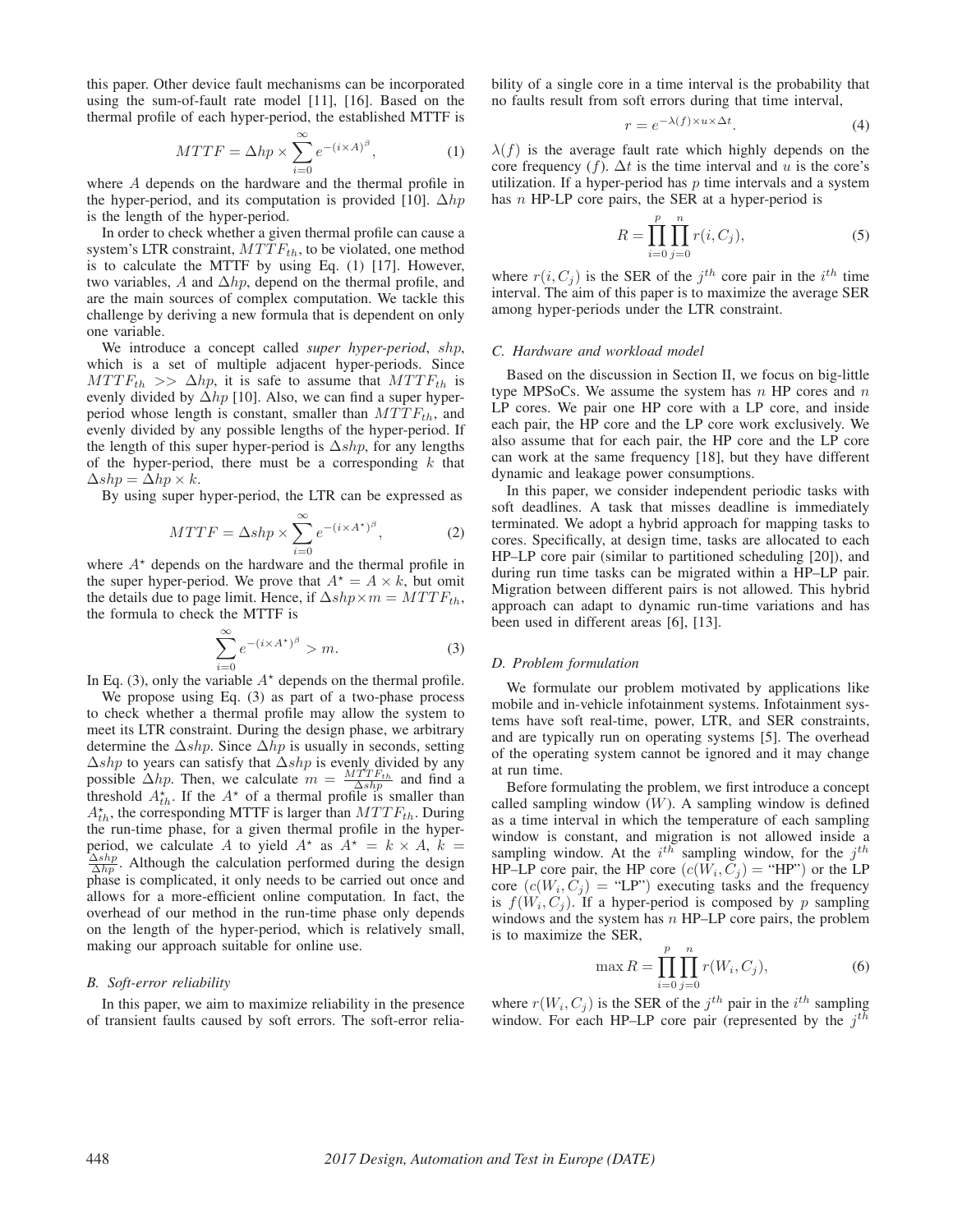

Fig. 2. High-level overview of DRIF.

pair), the solution to Eq. (6) must satisfy the following

$$
\int u(W_i, C_j) = u_{os}(W_i, C_j) + u_{\tau}(W_i, C_j) \le u_{max}, \tag{7}
$$

$$
\int p(W_i, C_j) \le p_{budget}, \tag{8}
$$

$$
MTTF(TP_j) > MTTF_{th},\tag{9}
$$

$$
\left(\max\{T(W_i, C_j)\}\leq T_{th}.\right) \tag{10}
$$

The first constraint captures the real-time requirement, where  $u_{\tau}(W_i, C_j)$  and  $u_{os}(W_i, C_j)$  are the utilization of applications and the operating system, respectively.  $u_{max}$  is the upper bound on utilization to satisfy schedulability. The second constraint is introduced to ensure the average power consumption at each sampling window,  $p(W_i, C_i)$ , is lower than the power budget,  $p_{budget}$ . The third constraint requires the MTTF resulting from the thermal profile,  $TP_j$ , to be larger than a threshold. The last constraint requires the temperature at each sampling window,  $T(W_i, C_j)$ , to be less than a threshold,  $T_{th}$ . For soft real-time systems like infotainment systems, temporarily violating the first three constraints is acceptable, but the last constraint must be satisfied to avoid timing faults resulting from overheating.

 $R, u(W_i, C_j), p(W_i, C_j), T(W_i, C_j)$ , and  $TP_j$  are functions of the core frequencies and activities. The solution to this problem, called schedule, indicates the active core  $c(W_i, C_i)$ and the frequency  $f(W_i, C_i)$  for each HP–LP core pair in each sampling window. We design an on-line framework to find the solution.

#### IV. RELIABILITY IMPROVEMENT FRAMEWORK

In this section, we propose a dynamic reliability improvement framework (DRIF) to improve the SER under the realtime, thermal, power, and LTR constraints.

#### *A. Overview*

As stated earlier in the paper, to better respond to workload and environment changes that are unavoidable in real-time embedded systems, we aim to develop an on-line approach to solve the problem defined in Eq. (6)-(10). The basic idea of our framework, DRIF, is to incrementally solve the optimization problem by using the history of task execution times and OS utilizations in the previous hyper-period. Note our method can be easily applied to any arbitrary history window size. DRIF consists of three main components: a schedule generator (SG), which is triggered at beginning of each hyper-period, a schedule executor (SE), which is triggered at the beginning of each sampling window, and a state collector (SC), which collects the system states in each sampling window. (See

Fig. 2.) The system states include the temperature, utilization, frequency, and active core of each HP–LP core pair.

DRIF works as follows. In each sampling window, the SC collects and saves the system states. At the end of each hyperperiod, the system state of this hyper-period is sent to the SG. The SG then generates a new schedule (referred to as *starting schedule*), which specifies the active core(s) and frequency of each active core for each sampling window in the next hyperperiod, based on the available state information. The starting schedule is the solution of the problem in Eq. (6)-(10). In each sampling window, the SE either adopts the starting schedule or generates a modified version of the starting schedule to adapt to run-time variations.

Though the general idea of DRIF is relatively intuitive, there are a couple of challenges that we need to overcome: (i) since the history (i.e., tasks' execution times) does not always reflect the future, it is possible for the constraints to be violated, and (ii) a highly efficiently algorithm is needed to avoid excessive overhead. We elaborate on our methods of solving these problems in the rest of this section.

## *B. Schedule generator*

We present the details of the schedule generator, SG, in this subsection. The goal of the SG is to generate a schedule for the next hyper-period based on the state information in the current hyper-period. Though it is possible to use an optimization solver to generate an optimal schedule based on Eq. (6)– (10), it would be quite time consuming. Instead, we design a simple heuristic which effectively uses the migration policy presented in Sec. II as well as the efficient LTR estimation method introduced in Sec. III-A.

The main procedure of SG is given in Alg. 1. The inputs are the system state  $State_k$  and system schedule  $Sched_k$  in the  $k^{th}$  hyper-period. Both the  $State_k$  and the  $Sched_k$  are a set of the state and schedule of each HP–LP core pair. Let  $State_{k,j}$ denote the state of the  $j<sup>th</sup>$  pair, which includes the utilization  $(U_{k,j})$ , core frequency  $(F_{k,j})$ , power  $(P_{k,j})$ , active core  $(C_{k,j})$ , and thermal profile  $(T P_{k,j})$ . Sched<sub>k,j</sub> denotes the active core and core frequency in each sampling window of the  $j<sup>th</sup>$  pair.

The idea behind the SG is that for each HP–LP core pair (represented by the  $j<sup>th</sup>$  HP-LP core pair), if the state  $State_{k,j}$ can satisfy all of the constraints, try to increase core frequency in  $Sched_{k,j}$  to generate a new schedule for the  $(k + 1)<sup>th</sup>$ hyper-period (Lines 4–9), otherwise, adjust  $Sched_{k,j}$  to satisfy the constraints (Lines 11–13). Given a  $State_{k,j}$ , the function *check* indicates which constraints are not satisfied, e.g., {(7)} represents the first constraint (in Eq. (7)) being violated. The overhead of checking the LTR constraint by using the proposed method in Sec. III-A is low. Since each HP–LP core pair works independently and task migration among pairs is not allowed, the system schedule  $Sched_k$  for all pairs is a combination of the schedules of each pair.

If the  $j^{th}$  pair's schedule,  $Sched_{k,j}$ , can satisfy constraints, we try to increase the core frequency iteratively (Lines 4–9). In one iteration, the minimum frequency is increased to the next level (Line 5). Then, the active core is determined based on this new frequency, utilization, timing overhead of migration and Table I (Line 6). After that, the  $State_{k,j}$  is updated based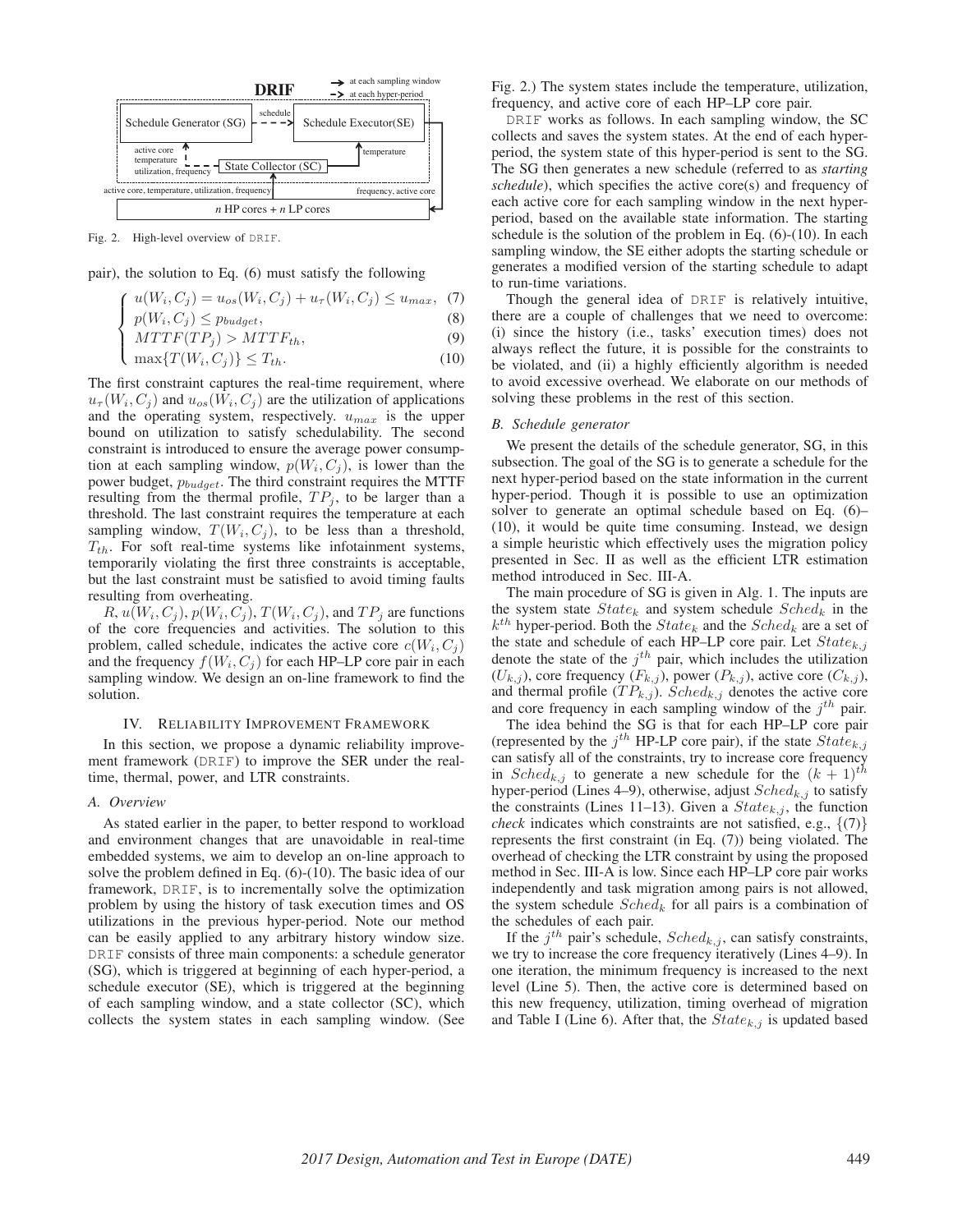|  |  |  | <b>Algorithm 1 Schedule Generation</b> |
|--|--|--|----------------------------------------|
|--|--|--|----------------------------------------|

|     | 1: <b>procedure</b> $SG(State_k, Sched_k)$                               |
|-----|--------------------------------------------------------------------------|
| 2:  | for each HP-LP core (represented by the $j^{th}$ ) pair do               |
| 3:  | if check( $State_{k,i}$ ) = Empty then                                   |
| 4:  | while check( $State_{k,i}$ ) = Empty do                                  |
| 5:  | $f(W_h, C_i) = \min_{W} \{f(W_i, C_i)\}$                                 |
| 6:  | increase $f(W_h, C_i)$ to the next level                                 |
| 7:  | $c(W_h, C_i) \leftarrow core(f(W_h, C_i), u(W_h, C_i))$                  |
| 8:  | $State_{k,i} \leftarrow update(f(W_h, C_i), c(W_h, C_i))$                |
| 9:  | end while                                                                |
| 10: | reduce $f(W_h, C_i)$ to the previous level                               |
| 11: | else                                                                     |
| 12: | while check( $State_{k,i}$ ) $\neq$ Empty do                             |
| 13: | find_action()                                                            |
| 14: | end while                                                                |
| 15: | end if                                                                   |
| 16: | for each (represented by the $i^{th}$ ) sampling window <b>do</b>        |
| 17: | $c(W_i, C_i) \leftarrow core(f(W_i, C_i), u(W_i, C_i))$                  |
| 18: | $Sched_{k+1,i} \leftarrow f(W_i, C_i) \cup u(W_i, C_i) \cup Sched_{k,i}$ |
| 19: | end for                                                                  |
| 20: | end for                                                                  |
| 21: | $Sched_{k+1} = \{Sched_{k+1,i}\}, j = 1, , n$                            |
|     | 22: end procedure                                                        |
|     |                                                                          |

on the new active core and core frequency (Line 7). The loop exits if the increased  $f(W_h, C_i)$  leads  $State_{k,j}$  to violate one of the constraints. Hence, we reduce  $f(W_h, C_i)$  to the previous level to satisfy the constraints (Line 9).

If  $Sched_{k,j}$  cannot satisfy the constraints, we adjust the active core and its frequency to generate a new schedule satisfying the constraints (Lines 11–13). Depending on which constraints are not satisfied (the output of *check*), the actions to adjust the core frequency are summarized in Table III. For the first, second, and fourth constraints (in the first and second row in Table III), we can identify the sampling windows where the constraint is violated. For this situation, the action is to adjust the core frequency in that sampling window. If the third constraint (in the last row in Table III) is not satisfied, we find the sampling window that has the highest power, then reduce the core frequency in that sampling window. In practice, multiple constraints may be violated in different sampling windows. In this case, the action to adjust the core frequency is the combination of the actions in Table III. For example, if both the second and fourth constraints are violated, we reduce the core frequencies in the sampling windows where the temperatures and power exceed their budgets. The function *find action* (Line 12) determines the corresponding action according to Table III and updates  $State_{k,j}$  as in Line 7.

After adjusting the core frequency, the active core based on the new frequency is determined (Line 16). Both the active core and its frequency are added to  $Sched_{k+1,j}$  (Line 17). Finally,  $Sched_k$  is constructed and returned (Line 20).

# *C. Schedule executor*

The schedule executor, SE, determines the active cores and their frequencies at the beginning of each sampling window. A straightforward approach is to simply follow the schedule generated by the SG. However, since the schedule,  $Sched_{(k+1)}$ , is generated based on  $State_k$ , and the utilization in the  $(k+1)$ <sup>th</sup> hyper-period may be different from that in the  $k<sup>th</sup>$  hyperperiod,  $Sched_{(k+1)}$  may actually violate some or all of the constraints during run time. For soft real-time systems, it is acceptable to temporarily violate constraints Eq. (7)–(9) as they can be compensated for in the next hyper-period. However, violating the temperature constraint in Eq. (10) may either cause timing faults or unexpected throttling. Therefore, the SE should be designed to properly handle such a case.

For each HP–LP core pair, at the beginning of each sampling window, the SE receives the initial temperature from the SC, which is the operating temperature of the previous sampling window, and gets the cores frequencies from  $Sched_{(k+1)}$ . The SE checks whether the operating temperature in this sampling window can bear the thermal threshold assuming the utilization is 100%. If not, it reduces the core frequency to the previous level. Since the SE needs to be activated in each sampling window, reducing the overhead of the SE is critical. We observe that the thermal threshold and the length of sampling window are constant. Thus, we can statically establish a safe initial temperature for every core frequency. Then, at run time, the SE only needs to check if the initial temperature is larger than the safe one. If yes, the temperature of this sampling window may become larger than the thermal threshold. This method significantly reduces the overhead of executing the SE.

#### V. EXPERIMENTAL RESULTS

To evaluate the proposed DRIF, we performed experiments to compare it with two existing approaches. The experiments are conducted both on a Nvidia's TK1 board [18] and in a simulator. TK1 board is built around Tegra K1 SoC which implements the vSMP architecture and includes 4 HP cores and 1 LP core. In our experiments, the workload is required to be light enough to fit on one core. In order to evaluate DRIF on platforms with multiple HP–LP core pairs, we constructed a simulator that uses the power and thermal parameters extracted from the TK1 board. In the simulator, the running temperature is obtained using Hotspot, a widely adopted thermal modeling tool [21]. The task set is composed by 10 different tasks from the MiBench benchmark suite [19], which represent automotive, network, consumer, and security applications. Tasks are statically mapped to core pairs. Details on parameter extraction and simulator construction are omitted due to page limit.

We compared the performance of DRIF to two representative frameworks, reliability-aware power management (RA-PM) [6] and multi-objective optimization of system reliability (MOO) [16]. RA-PM represents a series of well-cited work [6]–[8] to minimize the energy consumption under the SER constraint. MOO finds the Pareto-optimization of SER

TABLE III. ACTIONS TO SATISFY CONSTRAINTS

| <b>Unsatisfied Constraint</b> | <b>Actions</b>                                             |
|-------------------------------|------------------------------------------------------------|
|                               | increase $f(W_i, C_i)$ to the next level                   |
| $\{(7)\}\$                    | if $u(W_i, C_i) > u_{max}$                                 |
|                               | reduce $f(W_i, C_i)$ to the previous level                 |
| $\{(8)\}, \{(10)\}\$          | if $p(W_i, C_i) > p_{budget}$ or                           |
|                               | if $T(W_i, \tilde{C}_i) > T_{max}$                         |
| (Y)                           | reduce $f(W_i, C_i)$ , $p(W_i, C_i)$ is $\max\{P_{k,i}\}\$ |